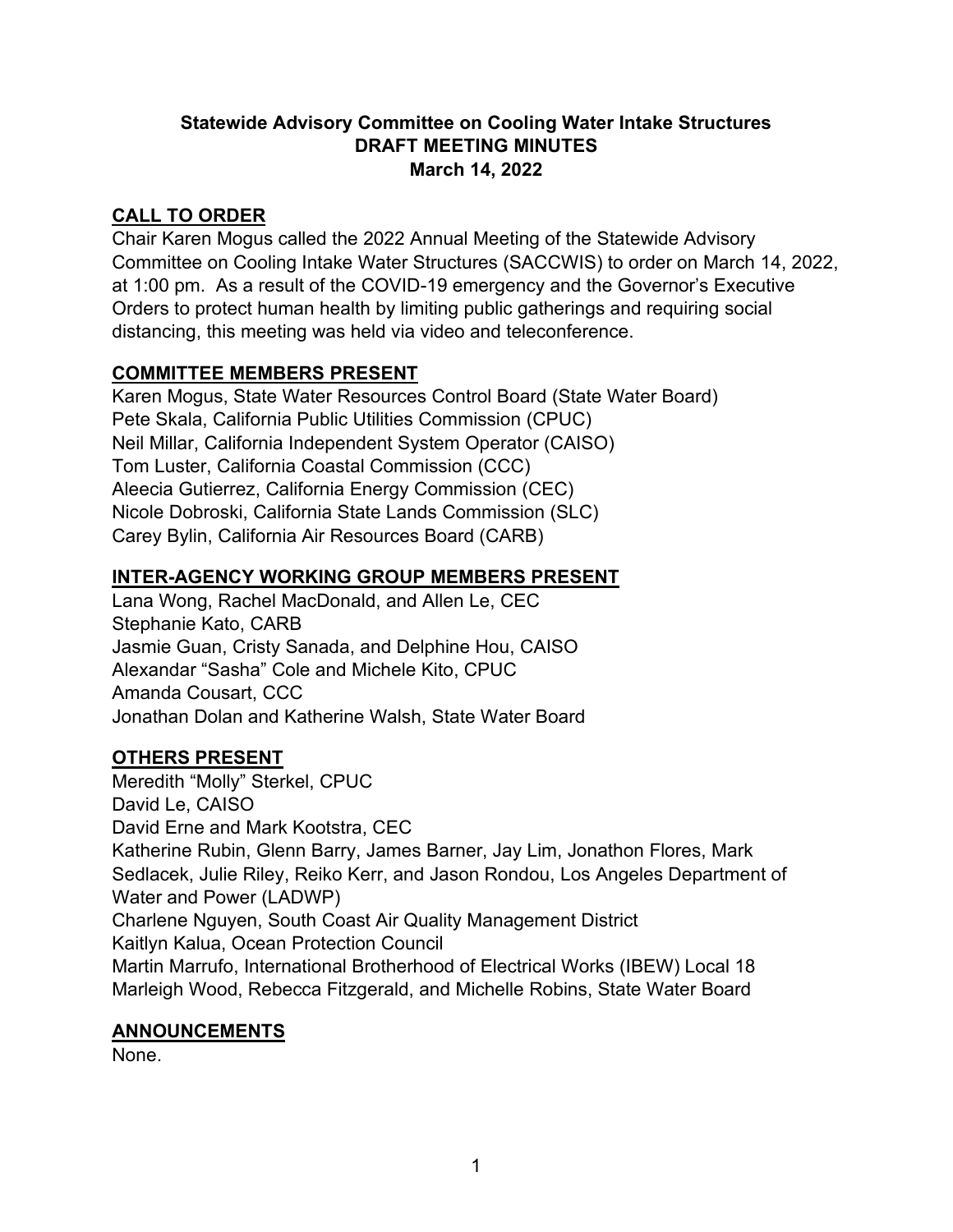# **COMMITTEE MEETING**

*Public comments are solicited prior to any decisions by the SACCWIS.*

## **MOTION TO ADOPT MEETING MINUTES FROM 2021 SACCWIS MEETINGS**

- · Karen Mogus entertained a motion to accept meeting minutes from the SACCWIS meeting held on March 26, 2021. Tom Luster moved to approve the meeting minutes with no changes, and Neil Millar seconded the motion.
- The motion was accepted by all committee members except for Pete Skala, who abstained as he was not present at the March 26, 2021 SACCWIS meeting.

## **PRESENTATION OF THE INTER-AGENCY WORKING GROUP**

· Jonathan Dolan (State Water Resources Control Board) and Meredith "Molly" Sterkel (CPUC) gave the presentation on the Draft 2022 Report of the SACCWIS.

# **PRESENTATION OF LADWP'S REQUEST TO EXTEND THE COMPLIANCE DATE OF SCATTERGOOD GENERATING STATION**

· Katherine Rubin, Jason Rondou, and Glenn Barry (LADWP) gave a presentation on LADWP's February 3, 2022 request to the State Water Resources Control Board to extend the compliance date of Scattergood Generating Station from December 31, 2024, to December 31, 2029.

## **COMMITTEE MEMBER COMMENTS**

Karen Mogus, State Water Board Aleecia Gutierrez, CEC Tom Luster, CCC Carey Bylin, CARB Neil Millar, CAISO

## **PUBLIC COMMENTS ON AGENDA ITEMS**

Martin Marrufo, IBEW Local 18

## **COMMITTEE ACTION ITEMS**

# **CONSIDERATION OF THE DRAFT 2022 REPORT OF THE SACCWIS**

**Motion:** Karen Mogus entertained a motion to approve the SACCWIS Report with no changes. Nicole Dobroski moved to approve the SACCWIS Report with no changes, and Aleecia Gutierrez seconded the motion.

**MOTION CARRIED:** The Draft 2022 Report of the SACCWIS was approved by all committee members.

**PUBLIC COMMENTS ON NON-AGENDA ITEMS** None.